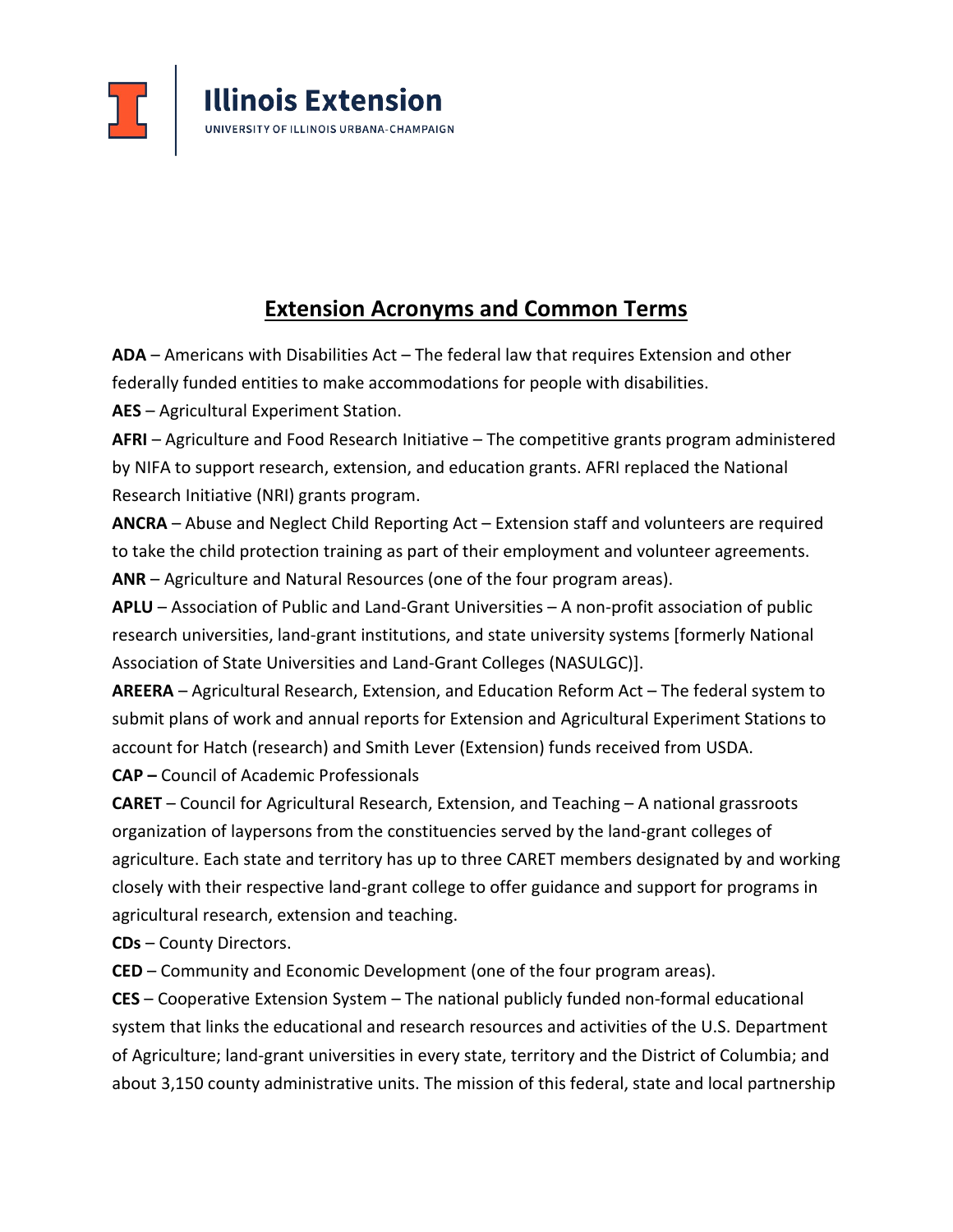is to enable people to improve their lives and communities through learning partnerships that put knowledge to work. The shorthand title is "Extension."

**ECOP** – Extension Committee on Organization and Policy – The representative governing body of the national Extension System; its membership is composed largely of the state Extension Directors.

**EDEN** – Extension Disaster Education Network – An interdisciplinary national Extension group that shares information on disaster preparedness and recovery.

**EEO** – Equal Employment Opportunity. The equal employment opportunity statement is required on Extension documents. The EEO statement: *University of Illinois Extension provides equal opportunities in programs and employment.*

**EFNEP** – Expanded Food and Nutrition Education Program – A federally funded program that teaches low-income families with young children and low-income youth how to improve their dietary practices and become more effective managers of available resources.

**EPC** – Extension Program Coordinator.

**ES237** – Annual 4-H Statistical Report.

**ESAC** – Extension State Advisory Council – An advisory group to the Associate Dean and Director of Extension and the Extension Leadership Team.

**ESP** – Epsilon Sigma Phi – The Extension Service's honorary fraternity.

**eXtension** – online constellation of people, resources and tools that support Cooperative Extension System nationwide.

**FCS** – Family Consumer Science (one of the four program areas).

**Federal Base** – A critical element of the state/federal partnership, these funds are matched by state funds to maintain a strong, responsive infrastructure at the state level for agricultural research, extension, and teaching.

**FMLA** – Family Medical Leave Act.

**FSEAC** – Field Staff Executive Advisory Committee

**FTE** – Full-Time Equivalent.

**FYI** – Director's Monthly Communication Newsletter

**IL-ACDEP** – Illinois Association for Community Development Extension Professionals.

**IDOA** – Illinois Department of Agriculture

**IEAA** – Illinois Extension Agricultural Association.

**IEAFCS** – Illinois Extension Association of Family and Consumer Sciences.

**IEPYE** – Illinois Extension Professionals for Youth Education.

**JCEP** – Joint Council of Extension Professionals – A partnership of the four professional organizations (Epsilon Sigma Phi, National Extension Association of Family and Consumer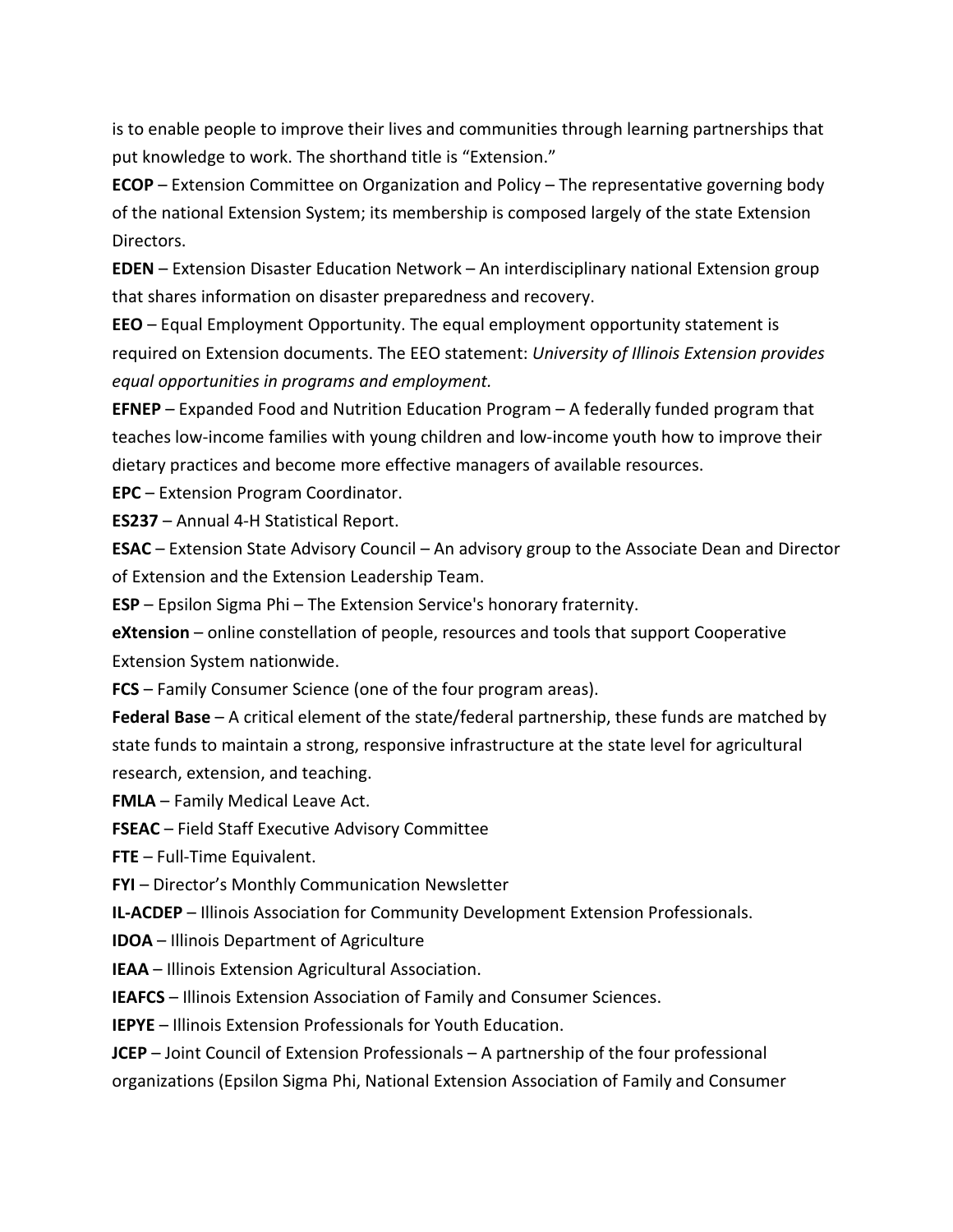Sciences, National Association of Extension 4-H Agents, National Association of Extension Agriculture Agents).

**JOE** – Journal of Extension.

**Land-Grant System** – a term used to describe the set of U.S. state and territorial institutions of higher learning which receive federal support for integrated programs of agricultural teaching, research, and extension for agriculture, food, and environmental systems. Five historic Acts of Congress undergird this national system and the resultant state/federal partnership for conducting these activities:

**The Justin Morrill Land-Grant Act of 1862,** which provided federal support in the form of a grant of federal lands to any state or territory which agreed to establish a public institution for the teaching of agriculture and the mechanical arts, and promote liberal and practical education. These are referred to as the "1862 land-grant institutions."

**The Justin Morrill Land-Grant Act of 1890** required each state to show that race was not an admissions criterion, or else to designate a separate land-grant institution for persons of color. Among the 70 colleges and universities which eventually evolved from the Morrill Acts are several of today's historically Black colleges and universities. Though the 1890 Act did not require the provision of federal land, it granted colleges under that act the same legal standing as the 1862 Act colleges; hence the term "land-grant college" properly applies to both groups, and "1890 land-grants" refers to these institutions specifically.

**The Hatch Act of 1887** authorized federal support for agricultural research at the state and territorial levels, and the establishment of an Agricultural Experiment Station associated with each land-grant university. Hatch funds are administered by the Cooperative State Research, Education, and Extension Service (CSREES) of the U.S. Department of Agriculture (USDA).

**The Smith-Lever Act of 1914** authorized federal support at the state and territorial levels for extension services, and established a Cooperative Extension Service associated with each land-grant university. Smith-Lever funds are administered by the CSREES of the U.S. Department of Agriculture. The Cooperative Extension System serves both rural and urban populations throughout the nation.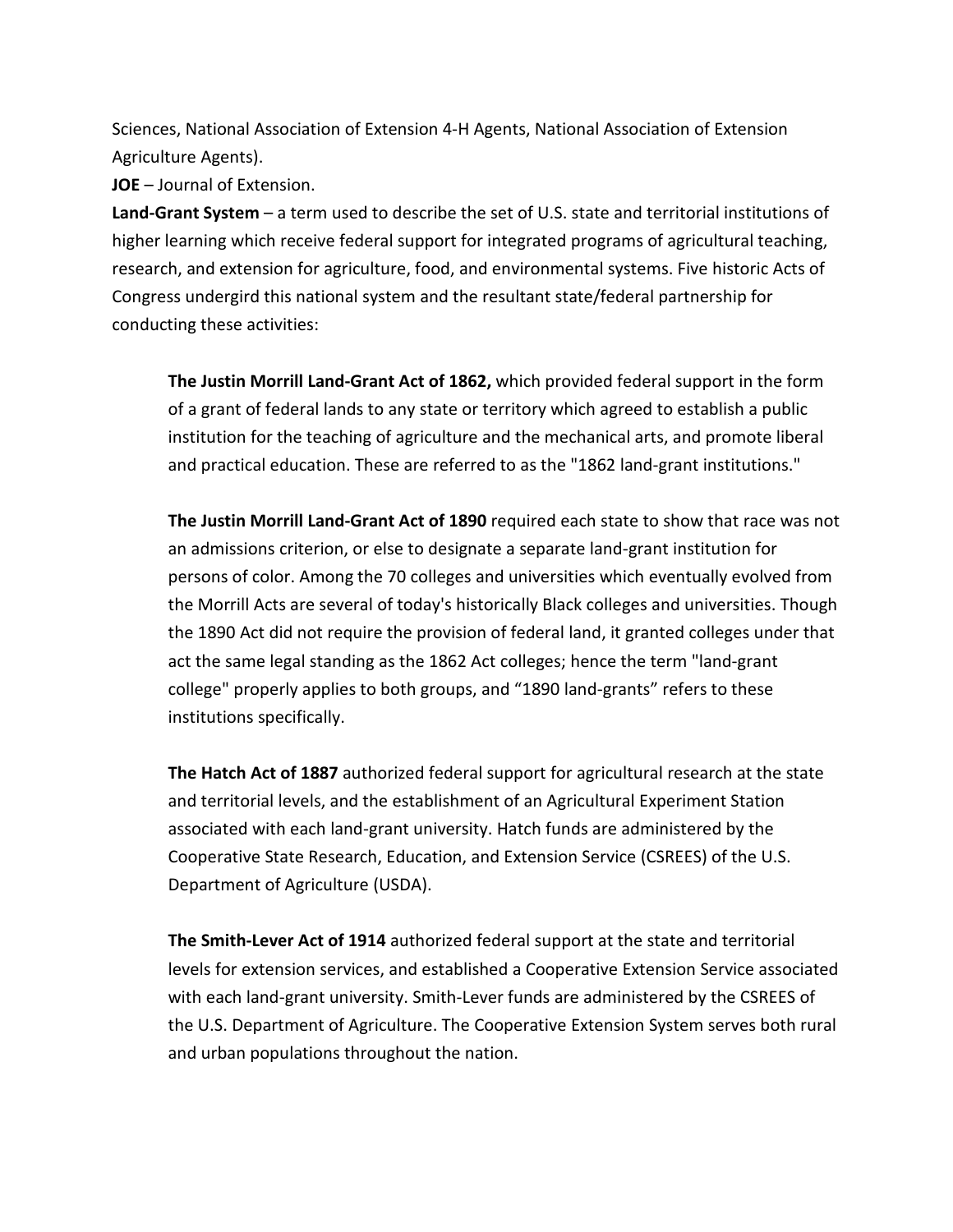**The Equity in Educational Land-Grant Status Act of 1994** authorized land-grant status to 29 tribal colleges. These are known as the "1994 land-grant institutions."

**LEAD21** – An annual program to develop leaders in land-grant institutions and their strategic partners who link research, academics, and extension to lead more effectively in an increasingly complex environment, either in their current position or as they aspire to other positions. **LEP** – Limited English Proficiency.

**NAE4-HA** – National Association of Extension 4-H Agents.

**NAEPSDP** – National Association of Extension Program & Staff Development Professionals.

**NEAFCS** – National Extension Association of Family and Consumer Sciences.

**NACAA** – National Association of County Agricultural Agents.

**NCCEA** – North Central Cooperative Extension Association

**NIFA** – National Institute of Food and Agriculture – The USDA agency that supports research, education, and extension programs in the Land-Grant University System. It replaced the former Cooperative State Research, Education, and Extension Service (CSREES) in 2008.

**NCR** – North Central Region – includes the following 12 states: Illinois, Indiana, Iowa, Kansas, Michigan, Minnesota, Missouri, Nebraska, North Dakota, Ohio, South Dakota, and Wisconsin. **NELD North Central** – National Extension Leadership Development – An Extension Leadership development program of the North Central Region.

**NRCS** – Natural Resource Conservation Service.

**PILD** – Public Issues Leadership Development Conference in Washington D.C.

**PLC** – Program Leadership Committee – An ECOP committee that responds to critical issues, facilitates interdisciplinary Extension programs and coordinates task forces that develop new initiatives.

**PODC** – Personnel and Organizational Development Committee – An ECOP committee that promotes employee competence, recommends improved methods of delivering Extension programs and encourages multi-state professional improvement.

**POW** – Plan of Work.

**Program Council** – A group comprised of program planning team chairs, program leaders, department heads/chairs, district directors, the Extension Director, Ag Communications Director and other communications staff who focus on extension program planning, program delivery, and faculty and staff in-service training.

**PSEP** – Pesticide Safety Education Program.

**RAC –** Regional Advisory Committee

**The Smith-Lever Act of 1914** – Authorized federal support at the state and territorial levels for extension services, and established a Cooperative Extension Service associated with each U.S.